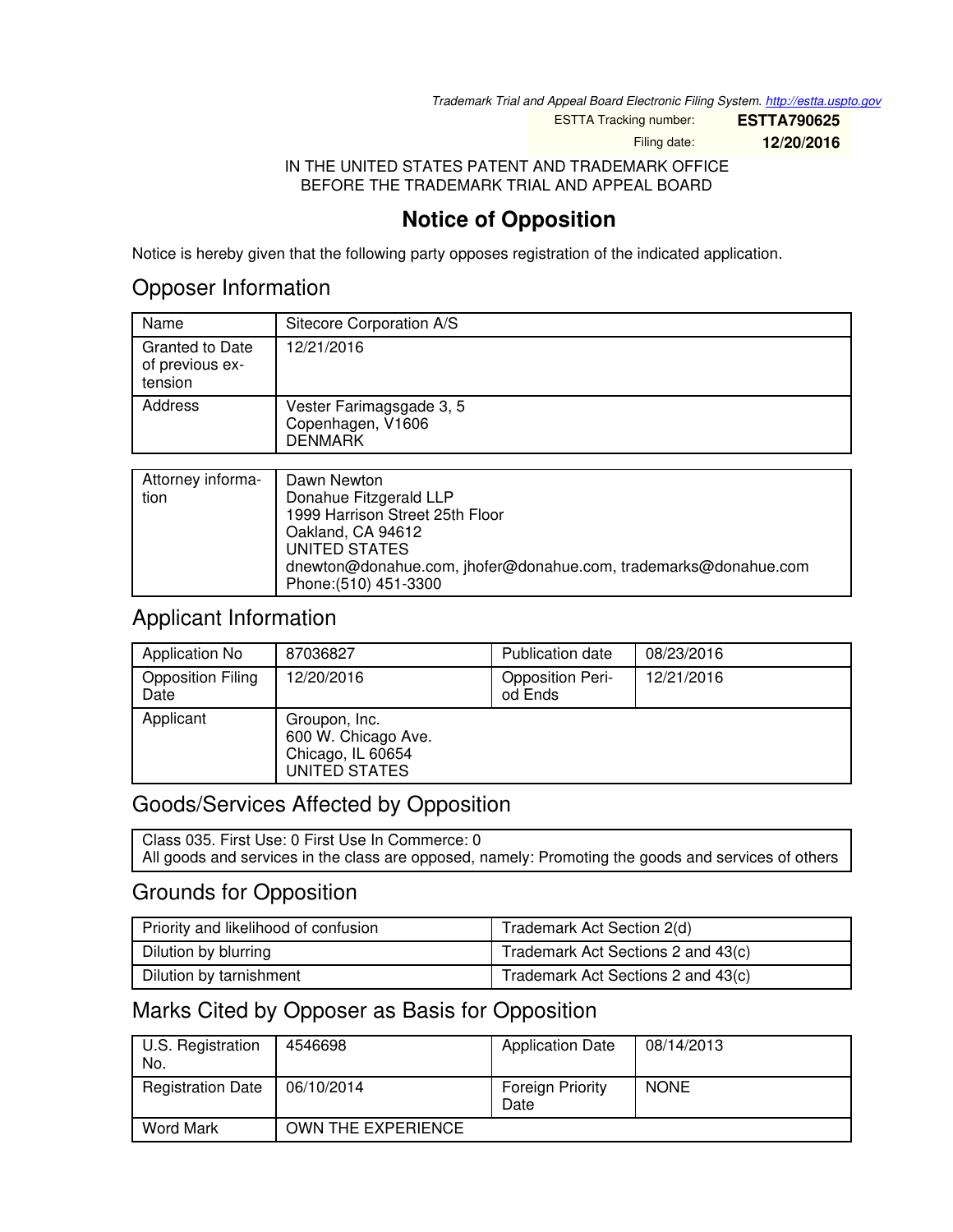| Design Mark<br>Description of | OWN THE EXPERIENCE<br><b>NONE</b>                                                                                                                                                                                                                                                                                                                                                                                                                                                                                                                                                                                                                                                                                                                                                                                                                                                                                                                                                                                                                                                                                                                                                                                                                                                                                                                                                                                                                                                                                                                                                                                                                                                                                                                                                                                                                                                                                                                                                                                                                                                                                                                                                                                                                                                                                                                                                                                                                                                                                                                                                                                                                                                                                                                                                                                                                                                                                                                                                                                                                                                                                                                                                                                  |
|-------------------------------|--------------------------------------------------------------------------------------------------------------------------------------------------------------------------------------------------------------------------------------------------------------------------------------------------------------------------------------------------------------------------------------------------------------------------------------------------------------------------------------------------------------------------------------------------------------------------------------------------------------------------------------------------------------------------------------------------------------------------------------------------------------------------------------------------------------------------------------------------------------------------------------------------------------------------------------------------------------------------------------------------------------------------------------------------------------------------------------------------------------------------------------------------------------------------------------------------------------------------------------------------------------------------------------------------------------------------------------------------------------------------------------------------------------------------------------------------------------------------------------------------------------------------------------------------------------------------------------------------------------------------------------------------------------------------------------------------------------------------------------------------------------------------------------------------------------------------------------------------------------------------------------------------------------------------------------------------------------------------------------------------------------------------------------------------------------------------------------------------------------------------------------------------------------------------------------------------------------------------------------------------------------------------------------------------------------------------------------------------------------------------------------------------------------------------------------------------------------------------------------------------------------------------------------------------------------------------------------------------------------------------------------------------------------------------------------------------------------------------------------------------------------------------------------------------------------------------------------------------------------------------------------------------------------------------------------------------------------------------------------------------------------------------------------------------------------------------------------------------------------------------------------------------------------------------------------------------------------------|
| Mark                          |                                                                                                                                                                                                                                                                                                                                                                                                                                                                                                                                                                                                                                                                                                                                                                                                                                                                                                                                                                                                                                                                                                                                                                                                                                                                                                                                                                                                                                                                                                                                                                                                                                                                                                                                                                                                                                                                                                                                                                                                                                                                                                                                                                                                                                                                                                                                                                                                                                                                                                                                                                                                                                                                                                                                                                                                                                                                                                                                                                                                                                                                                                                                                                                                                    |
| Goods/Services                | Class 009. First use: First Use: 2013/09/05 First Use In Commerce: 2013/09/05<br>Computer software, namely, computer software for managing online content,<br>namely, data, documents, files, information, text, photos, images, graphics, mu-<br>sic, audio, video, and multimedia content; computer software for managing and<br>editing information contained on the internet, intranet and extranet sites,,<br>namely, development of Internet applications, namely, content management<br>system software (CMS) a system that manages the content that is stored and<br>presented on a single or multiple connected websites, and runson the same<br>website that it is controlling and describes and communicates and manages the<br>goals, information and offerings of the organization that owns the website; com-<br>puter software which controls the display of dynamic content, namely, data, doc-<br>uments, files, information, text, photos, images, graphics, music, audio, video,<br>and multimedia content on manydevices,, namely, computers, mobile and com-<br>puters, mobile telephones, handhelddevices and Internet-enabled devices, elec-<br>tronic appliances, robotic agents which access websites; computer software for<br>development of Internet applications, namely, the website itself and related data-<br>bases, that describe and communicate and manage the goals, information and<br>offerings of the organization that owns the website including, information reposit-<br>ories that support ecommerce transactions, online communities, and automated<br>support assistance for organizations providing information to consumers; down-<br>loadable software for the creation, integration, publication, management, and<br>maintenance of content, namely, text, documents, audio, and video; computer<br>software forthe collection, editing, organizing, modifying, book marking, trans-<br>mission, storage and sharing of data and information; computer software for use<br>in customer relationship management (CRM); computer software for use in the<br>safeguarding of digital files, namely, audio, video, text, binary, still images,<br>graphics and multimedia files; computer software that provides real-time, integ-<br>rated business management intelligence by combining information from various<br>databases and presenting it in an easy-to-understand user interface; computer<br>software that provides web-based access to applications and services through a<br>web operating system or portal interface; database management software for<br>user/server programs for managing digital marketing; computer software for use<br>as web application development and management software tools for webcontent<br>management; computer software for use as web application development and<br>management software tools for web content management and web site design<br>and maintenance applications that may be downloaded from a global computer<br>network; computer software, namely, software for creating and managing web<br>sites, creating, publishing, managing and organizing content for use on the Inter-<br>net or an intranet |

| U.S. Registration<br>No. | 4542438    | <b>Application Date</b>         | 08/14/2013  |
|--------------------------|------------|---------------------------------|-------------|
| <b>Registration Date</b> | 06/03/2014 | <b>Foreign Priority</b><br>Date | <b>NONE</b> |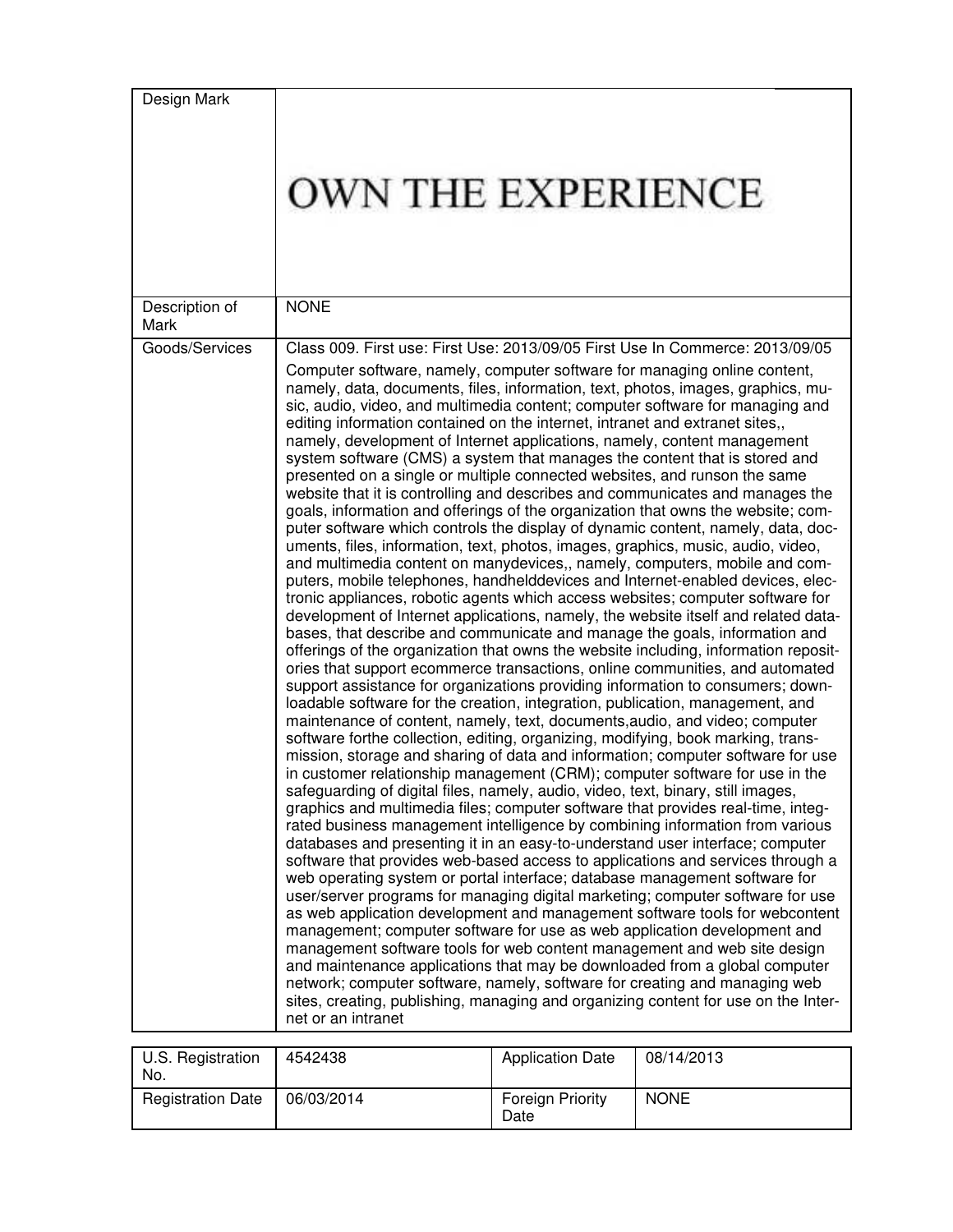| <b>Word Mark</b>        | <b>OWN THE EXPERIENCE</b>                                                                                                                                                                                                                                                                                                                                                                                                                                                                                                                                                                                                                                                                                                                                                                                                                                                                                                                                                                                                                                                                                                                                                                                                                                                                                                                                                                |
|-------------------------|------------------------------------------------------------------------------------------------------------------------------------------------------------------------------------------------------------------------------------------------------------------------------------------------------------------------------------------------------------------------------------------------------------------------------------------------------------------------------------------------------------------------------------------------------------------------------------------------------------------------------------------------------------------------------------------------------------------------------------------------------------------------------------------------------------------------------------------------------------------------------------------------------------------------------------------------------------------------------------------------------------------------------------------------------------------------------------------------------------------------------------------------------------------------------------------------------------------------------------------------------------------------------------------------------------------------------------------------------------------------------------------|
| Design Mark             | OWN THE EXPERIENCE                                                                                                                                                                                                                                                                                                                                                                                                                                                                                                                                                                                                                                                                                                                                                                                                                                                                                                                                                                                                                                                                                                                                                                                                                                                                                                                                                                       |
| Description of<br>Mark  | <b>NONE</b>                                                                                                                                                                                                                                                                                                                                                                                                                                                                                                                                                                                                                                                                                                                                                                                                                                                                                                                                                                                                                                                                                                                                                                                                                                                                                                                                                                              |
| Goods/Services          | Class 041. First use: First Use: 2013/09/05 First Use In Commerce: 2013/09/05<br>Educational services, namely, providingeducational speakers in the field of con-<br>tent management, marketing optimizationand business strategy; educational<br>services, namely, conducting classes, workshops, training programs, education-<br>al programs, seminars, conferences in the fieldof content management, market-<br>ing optimization and business strategy and distributing educational materials in<br>connection therewith; personal coaching services in the field of content manage-<br>ment, marketing optimization and business strategy; providing educational ser-<br>vices in the nature of course presentations and hands-on exercises in the field of<br>content management, marketing optimization and business strategy; educational<br>services, namely, developing, arranging, and conducting educational confer-<br>ences and programsand providing courses of instruction inthe field of content<br>management, marketing optimization and business strategy; providing on-line<br>training in the form of classes, courses, seminars, and workshops in the field of<br>content management, marketing optimization and business strategy; providing<br>on-line journals, namely, blogs featuring content management, marketing optim-<br>ization and business strategy |
| <b>ILS</b> Registration | 4546699<br>0.8/14/2013<br>Annlication Date                                                                                                                                                                                                                                                                                                                                                                                                                                                                                                                                                                                                                                                                                                                                                                                                                                                                                                                                                                                                                                                                                                                                                                                                                                                                                                                                               |

| U.S. Registration<br>No. | 4546699                                                                                                                                                                                                                                                                                                                              | <b>Application Date</b>  | 08/14/2013                                                                    |
|--------------------------|--------------------------------------------------------------------------------------------------------------------------------------------------------------------------------------------------------------------------------------------------------------------------------------------------------------------------------------|--------------------------|-------------------------------------------------------------------------------|
| <b>Registration Date</b> | 06/10/2014                                                                                                                                                                                                                                                                                                                           | Foreign Priority<br>Date | <b>NONE</b>                                                                   |
| <b>Word Mark</b>         | OWN THE EXPERIENCE                                                                                                                                                                                                                                                                                                                   |                          |                                                                               |
| Design Mark              | <b>OWN THE EXPERIENCE</b>                                                                                                                                                                                                                                                                                                            |                          |                                                                               |
| Description of<br>Mark   | <b>NONE</b>                                                                                                                                                                                                                                                                                                                          |                          |                                                                               |
| Goods/Services           |                                                                                                                                                                                                                                                                                                                                      |                          | Class 042. First use: First Use: 2013/09/05 First Use In Commerce: 2013/09/05 |
|                          | Development, installation and maintenance of computer software; and applica-<br>tionservice provider (ASP), namely, hosting computer software applications of<br>others; design and development of software applications for use in digital mar-<br>keting; providing on-line, non-downloadable software to create, control, display |                          |                                                                               |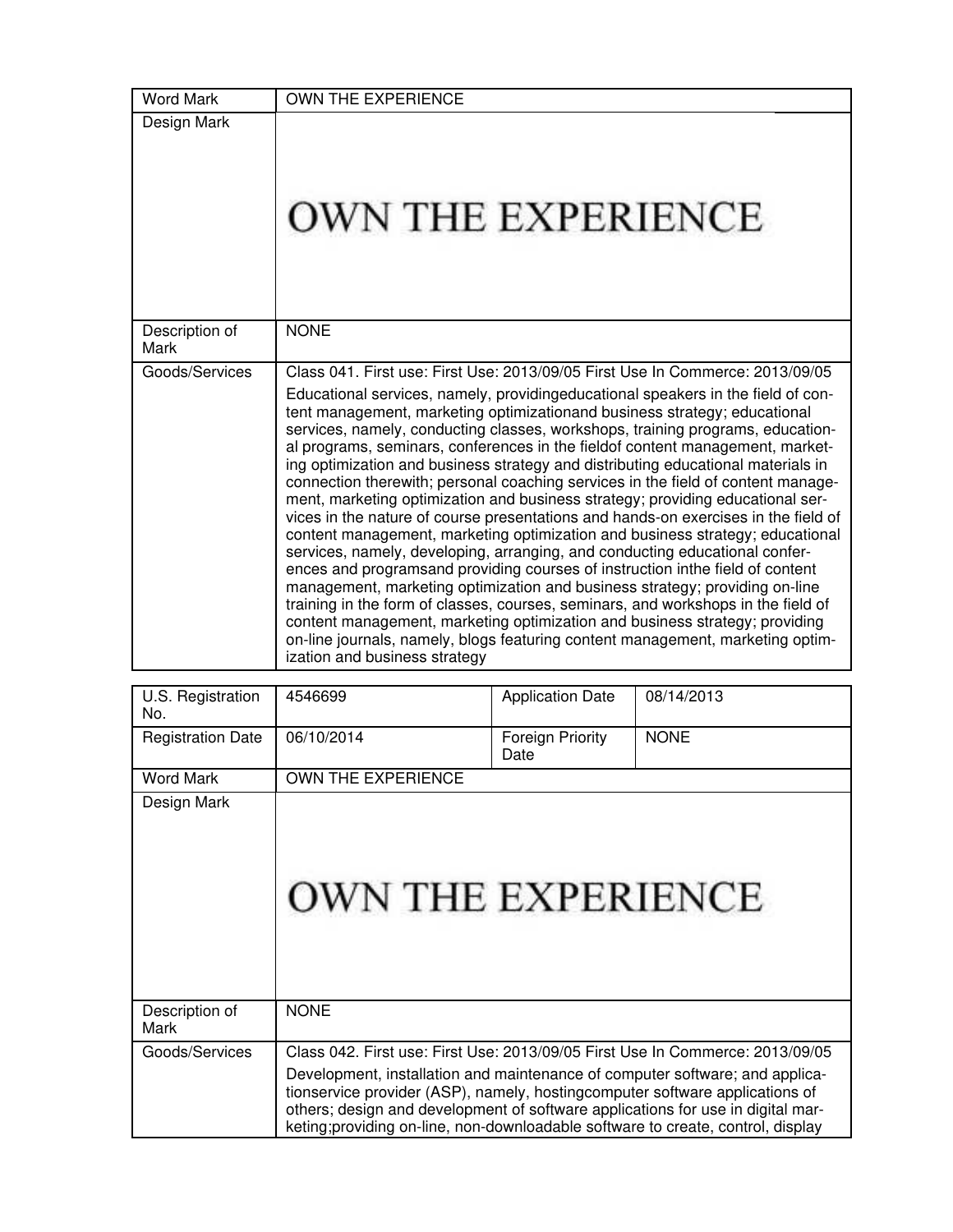| and update websites for use by business, marketing and technical office editors<br>and workers; providing on-line, non-downloadable software via an on-line inter-<br>net based database to disseminate financial information for use by businesses,<br>non-profit businesses, Government, and universities to advance their objectives<br>and goals; providing on-line, non-downloadable software for use in running com-<br>puter servers which is accessed via web browsers tosupport browser-to-server<br>communicationby businesses, non-profit businesses, government, and universit-<br>ies; research, design, development, maintenance and upgrading of computer |
|--------------------------------------------------------------------------------------------------------------------------------------------------------------------------------------------------------------------------------------------------------------------------------------------------------------------------------------------------------------------------------------------------------------------------------------------------------------------------------------------------------------------------------------------------------------------------------------------------------------------------------------------------------------------------|
| software; website design and consulting related thereto; IT integration services;<br>Design, development, and implementation of software for purposes of content<br>management, commerce andmulti-channel marketing and experience manage-                                                                                                                                                                                                                                                                                                                                                                                                                               |
| ment to report on social media, brand awareness, customer loyalty and related<br>web monitoring activities in designing and implementing websites for oth-<br>ers; providing temporary use of a web-based software application for users to<br>createwebsites and portals; cloud computing featuring software for use by web-                                                                                                                                                                                                                                                                                                                                            |
| site users to manage the experience of their customers and their marketing<br>activities including optimization, analytics, commerce, message delivery (email,<br>SMS, MMS) and content management for web, mobile, print, and social experi-<br>ences through application service provider (ASP), namely, hosting computer                                                                                                                                                                                                                                                                                                                                              |
| software applications of others; hosting the web sites of others; computer hard-<br>ware and software consulting services; consulting services in the field of hosting<br>computer software applications; cloud computing featuring software for use in<br>hosted cloud computing services and hosted third party products, namely, soft-                                                                                                                                                                                                                                                                                                                                |
| ware for use in data backup, encrypted file transfer, hosted email, document<br>backup, producing and managing documents; computer services, namely, hos-<br>ted management of cloud computing systems and applications for others; plat-<br>form as a service (PAAS) featuring computer software platforms for creating,                                                                                                                                                                                                                                                                                                                                                |
| managing, and deploying cloud computing infrastructure services; platform as a<br>service (PAAS) featuring computer software platforms for use in installation,<br>configuration, and operation of software applications for use in creating, man-<br>aging, anddeploying cloud computing infrastructure services; software as a ser-                                                                                                                                                                                                                                                                                                                                    |
| vice (SAAS)services featuring software for use by website users to manage the<br>experience of their customers and their marketing activities including optimiza-<br>tion, analytics, commerce, message delivery (email, SMS, MMS) and content<br>management for web, mobile, print, and social experiences in the development,                                                                                                                                                                                                                                                                                                                                          |
| installation and maintenance of computer software; providing temporary use of<br>non-downloadable computer software for web application development and<br>management, creating and managing web sites, creating, publishing, managing<br>and organizing content for use on the Internet or an intranet                                                                                                                                                                                                                                                                                                                                                                  |
|                                                                                                                                                                                                                                                                                                                                                                                                                                                                                                                                                                                                                                                                          |

| Attachments | 86037803#TMSN.png(bytes)<br>86037808#TMSN.png(bytes)<br>86037809#TMSN.png(bytes)<br>OWN THE EXPERIENCE Notice of Opposition.pdf (104801 bytes) |
|-------------|------------------------------------------------------------------------------------------------------------------------------------------------|
|-------------|------------------------------------------------------------------------------------------------------------------------------------------------|

# **Certificate of Service**

The undersigned hereby certifies that a copy of this paper has been served upon all parties, at their address record by First Class Mail on this date.

| Signature | /Dawn Newton/ |
|-----------|---------------|
| Name      | Dawn Newton   |
| Date      | 12/20/2016    |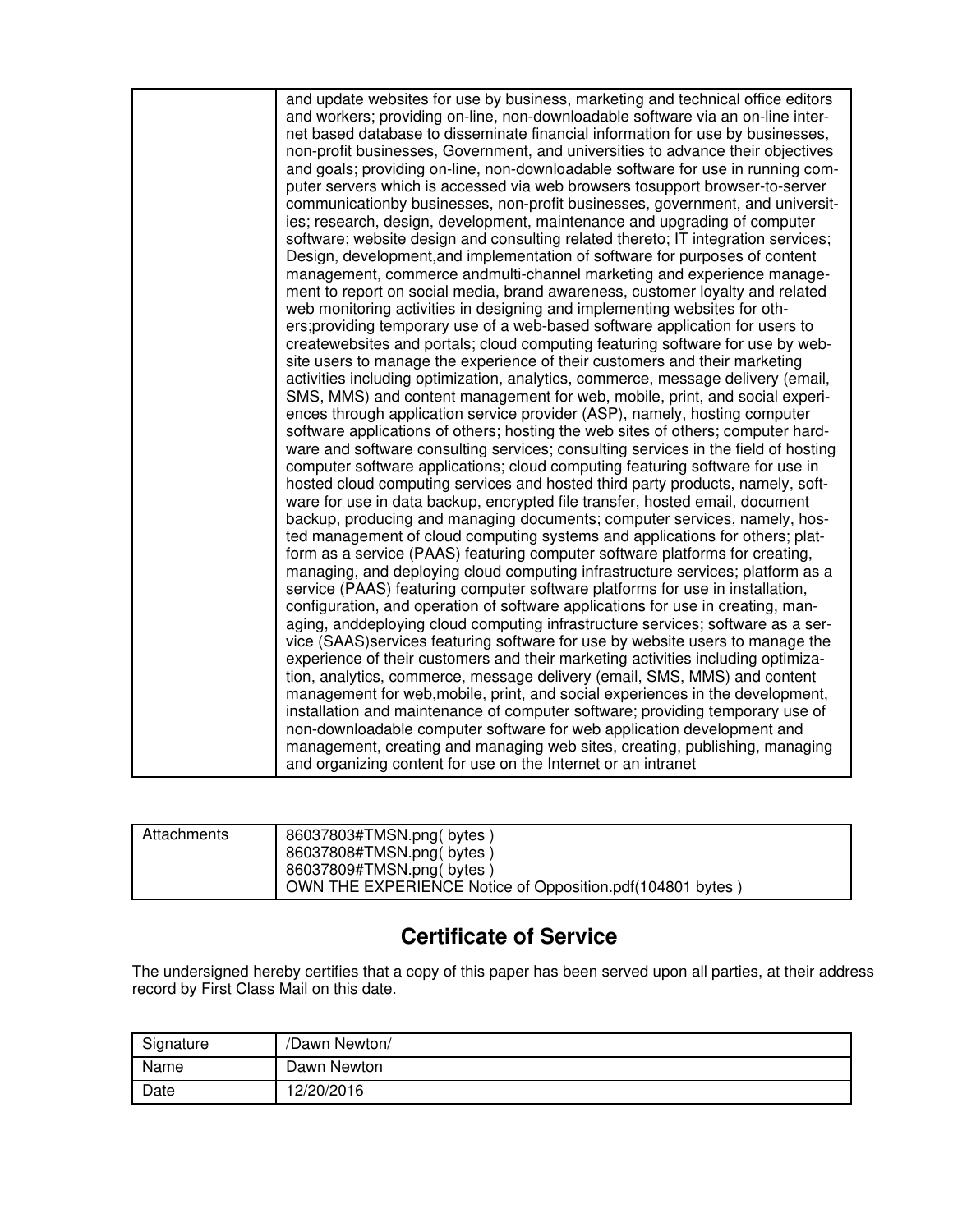### **IN THE UNITED STATES PATENT AND TRADEMARK OFFICE BEFORE THE TRADEMARK TRIAL AND APPEAL BOARD**

In the Matter of Application Serial No. 87/036,827 For the Mark OWN THE EXPERIENCE

SITECORE CORPORATION A/S,

\_\_\_\_\_\_\_\_\_\_\_\_\_\_\_\_\_\_\_\_\_\_\_\_

Opposition No.

Opposer,

-against-

GROUPON, INC.,

Applicant.

#### **NOTICE OF OPPOSITION**

Opposer, Sitecore Corporation A/S, a corporation of Denmark, having its principal place of business at Vester Farimagsgade 3, 5 Copenhagen, Demark V1606, believes that it will be damaged by registration of the mark OWN THE EXPERIENCE in Serial No. 87/036,827and hereby opposes the registration of same.

As grounds of this Opposition, it is alleged that:

1. Opposer is the owner of the trademark, OWN THE EXPERIENCE, which has been registered on the Principal Register of the United States Patent & Trademark Office in Classes 9, 41 and 42, as is evidenced by registration numbers 4,546,698, 4,542,438, and 4,546,699.

2. For over three (3) years Opposer has provided, and continues to provide, a variety of goods and services under its OWN THE EXPERIENCE brand. Opposer has invested significant time and resources in developing, promoting and distributing its goods and services under its mark.

-1-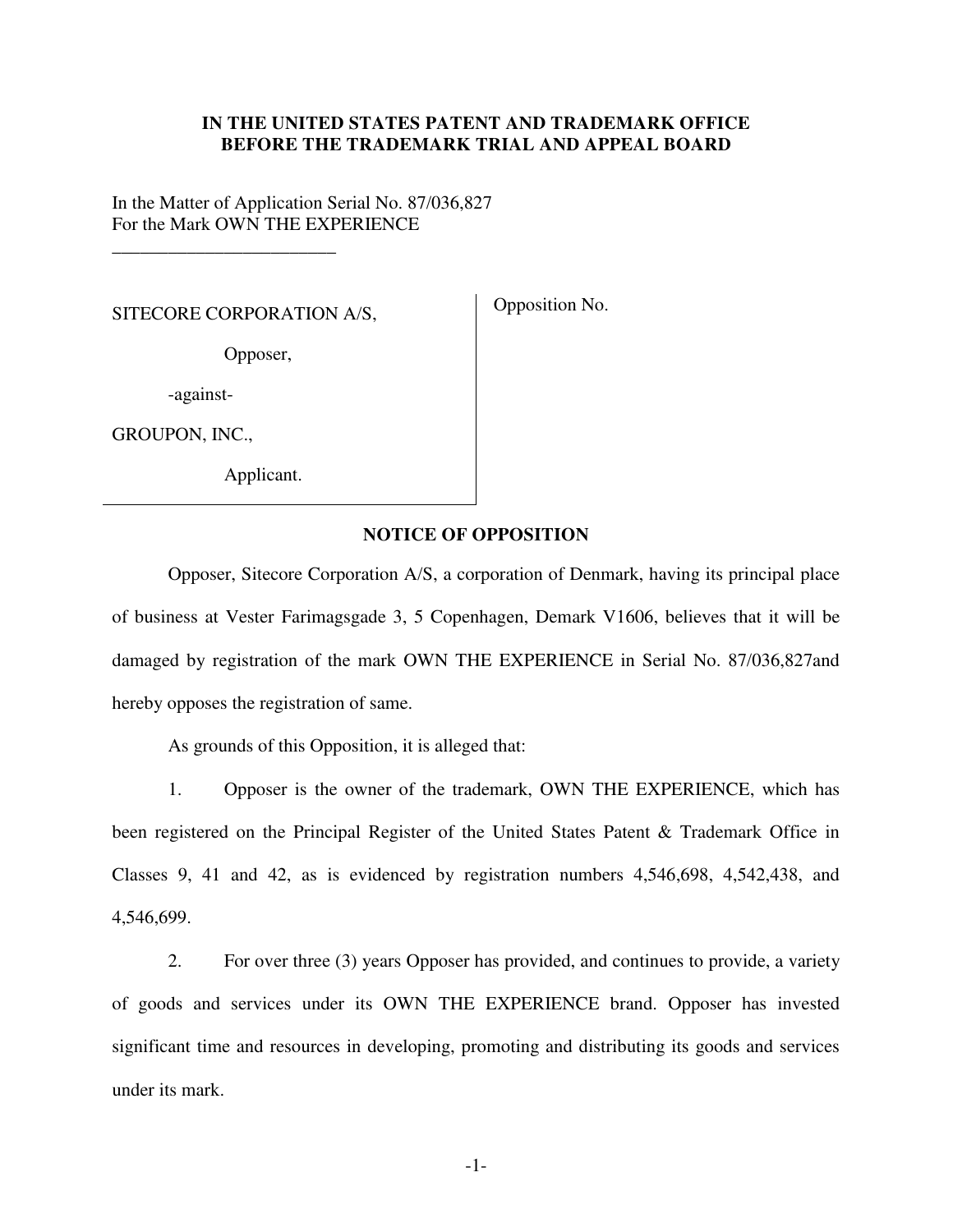3. Opposer has extensively used and promoted its goods and services offered under the OWN THE EXPERIENCE mark across many marketing channels including through websites, email, social media, print, trade shows, syndicated media, billboards, conferences, and events. Opposer has used its OWN THE EXPERIENCE mark to promote its software, which has been adopted around the globe by marketing teams, brand owners and website operators to enable them to better operate and promote their brands. Through this extensive promotion and use, and the success of Opposer's offerings under the mark, Opposer's OWN THE EXPERIENCE mark has come to represent enormous goodwill of Opposer.

4. Applicant has filed an intent to use application seeking to register the identical OWN THE EXPERIENCE mark for "Promoting the goods and services of others" in Class 35, as is evidenced by the publication of this Application Serial No. 87/036,827 in the Official Gazette on August 23, 2016.

5. Opposer's products and services involve the licensing and development of on-line software designed to help third parties promote their goods and services through enhanced online marketing strategies. On information and belief, businesses seeking to promote their goods and services are customers of both Opposer and Applicant.

6. Opposer has used its registered trademark, OWN THE EXPERIENCE, in interstate commerce since at least September 5, 2013. On information and belief, there are no prior registrants of this mark which own a live registration. Opposer was using its trademark for years before Applicant filed its intent to use application.

7. If Applicant's OWN THE EXPERIENCE application in Class 35 matures to registration, Opposer believes it will be damaged in that consumers will confuse the identical marks as used by Opposer and Applicant. In addition, Applicant's use of the mark will dilute the

-2-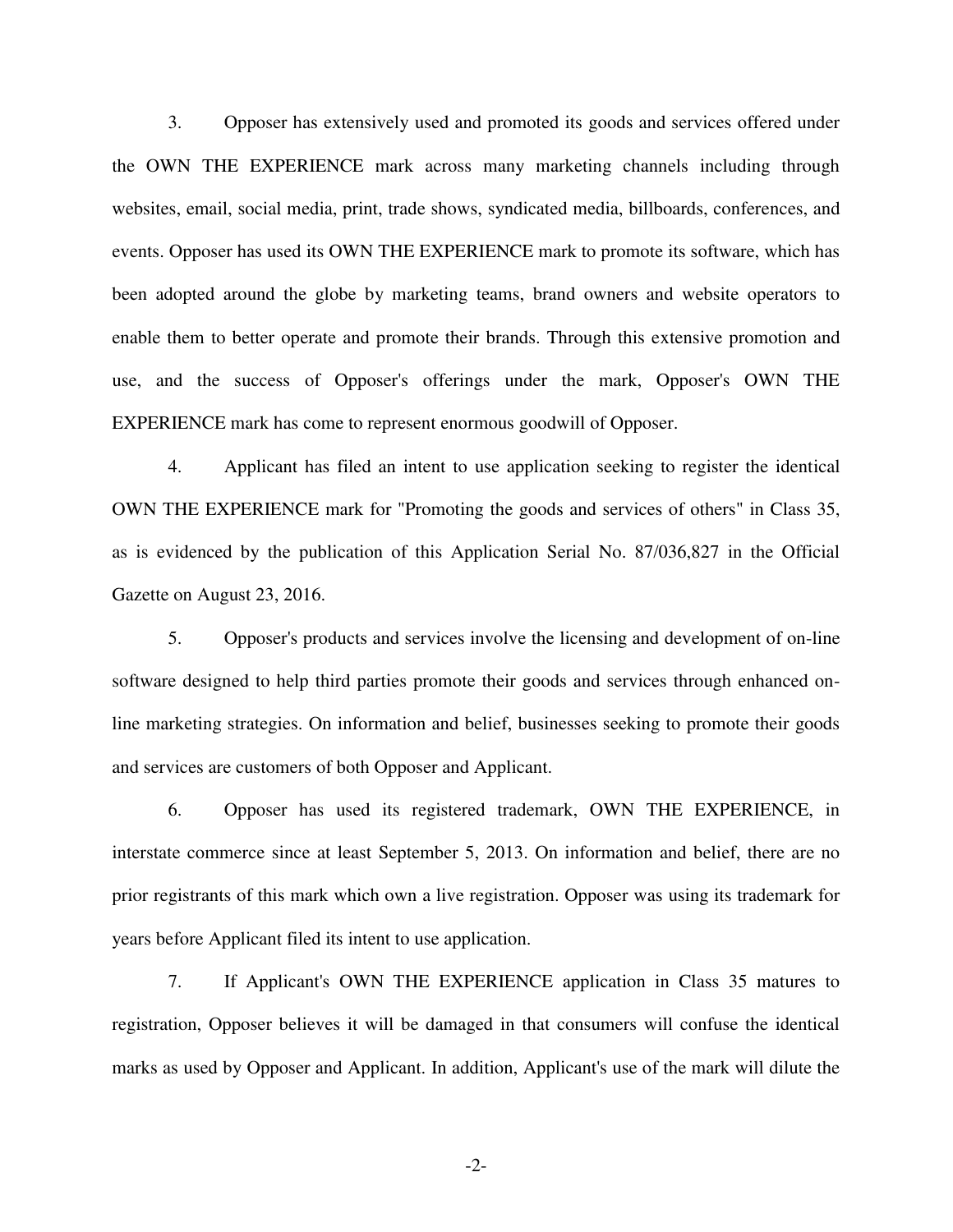goodwill and consumer recognition developed by Opposer. This will cause great expense and detriment to Opposer.

Wherefore, Opposer requests that registration of Applicant's mark in Application Serial No. 87/036,827, be denied and that this Opposition be sustained.

Dated: December 20, 2016 Respectfully submitted,

### DONAHUE FITZGERALD LLP

By: /Julie E. Hofer/

Julie E. Hofer Dawn Newton 1999 Harrison Street, 25th Floor Oakland, California 94612 Email: jhofer@donahue.com dnewton@donahue.com Telephone: (510) 451-3300 Facsimile: (510) 451-1527

Attorneys for Opposer SITECORE CORPORATION A/S